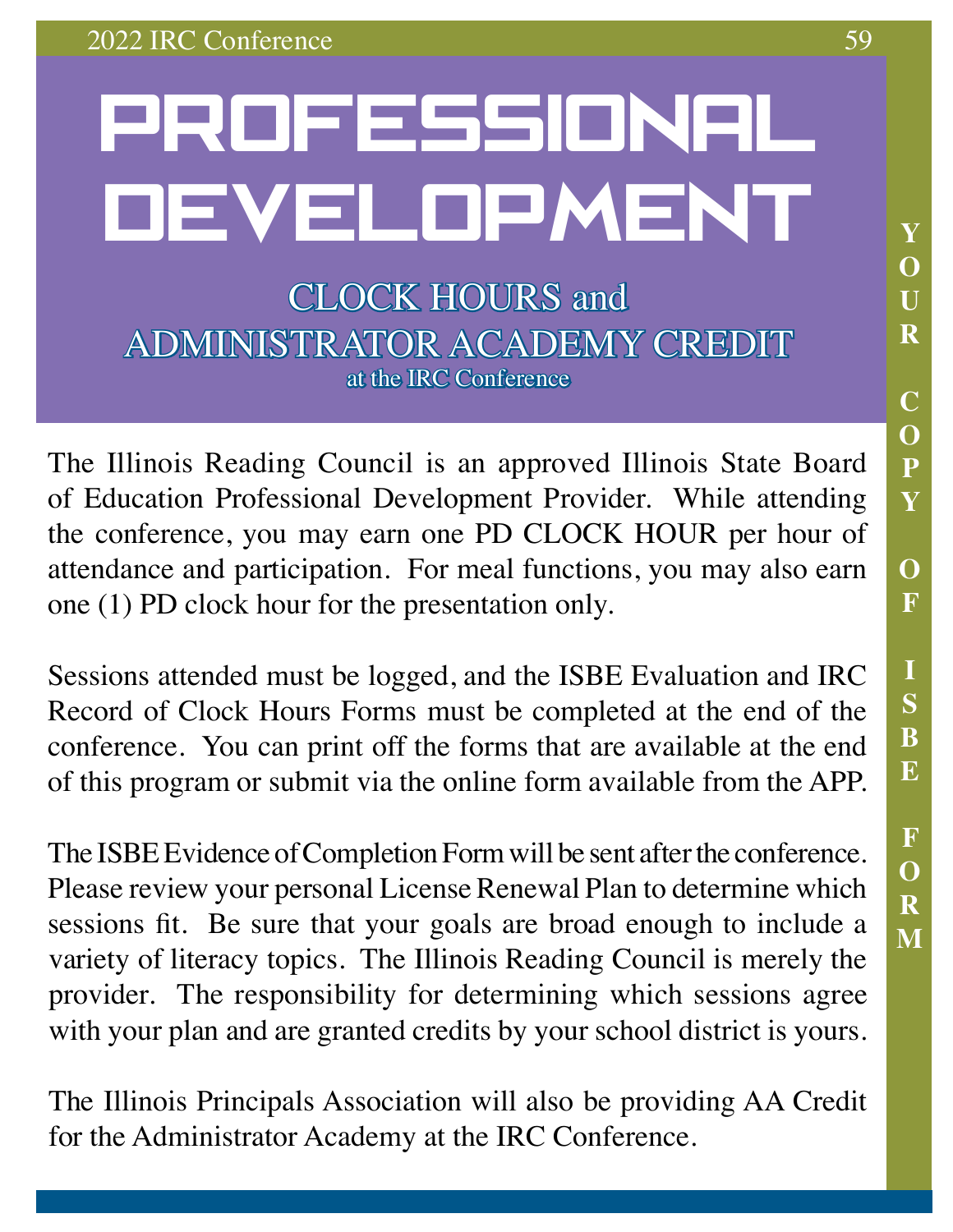### **Your Record of Clock Hours Earned Form**

**Complete and keep this form for your own use and/or use with your local school district. Instructions:** Each registered participant must complete both sides of this form. This form must be signed and placed in an evaluation box prior to leaving the conference. Failure to complete this form or failure to turn it in may result in loss of professional development credit. For each session attended, you must list the session number, the title of the session, and the presenter(s) name. As a presenter, you may also earn additional clock hours. Other activities may also be listed. **Participants earn one (1) PD hour per hour of participation at the conference. For meal functions and special events, only one (1) PD hour is earned for the presentation and not the meal or autographing. Following the conference, the ISBE Evidence of Completion Form with your verified clock hours will be mailed to registered participants.** 

| <b>Session #</b>                | <b>Title of Presentation</b>                      | Name of Presenter(s) |
|---------------------------------|---------------------------------------------------|----------------------|
| <b>THURSDAY, MARCH 10, 2022</b> |                                                   |                      |
|                                 | 7:00 a.m.                                         |                      |
|                                 |                                                   |                      |
|                                 |                                                   |                      |
|                                 |                                                   |                      |
|                                 |                                                   |                      |
|                                 |                                                   |                      |
|                                 |                                                   |                      |
|                                 |                                                   |                      |
|                                 |                                                   |                      |
|                                 |                                                   |                      |
| <b>FRIDAY, MARCH 11, 2022</b>   |                                                   |                      |
|                                 |                                                   |                      |
|                                 |                                                   |                      |
|                                 |                                                   |                      |
|                                 |                                                   |                      |
|                                 |                                                   |                      |
|                                 |                                                   |                      |
|                                 |                                                   |                      |
|                                 |                                                   |                      |
|                                 |                                                   |                      |
|                                 |                                                   |                      |
|                                 | <b>TOTAL NUMBER OF PROFESSIONAL HOURS EARNED:</b> |                      |

*I state, to the best of my knowledge, that this form is true, correct and complete.*

|  |  |  | State Zip                                                                                                                                                                                                                                                                                                                                                                                                              |  |
|--|--|--|------------------------------------------------------------------------------------------------------------------------------------------------------------------------------------------------------------------------------------------------------------------------------------------------------------------------------------------------------------------------------------------------------------------------|--|
|  |  |  | Phone $\frac{1}{\sqrt{1-\frac{1}{2}}}\left\{ \frac{1}{2}, \frac{1}{2}, \frac{1}{2}, \frac{1}{2}, \frac{1}{2}, \frac{1}{2}, \frac{1}{2}, \frac{1}{2}, \frac{1}{2}, \frac{1}{2}, \frac{1}{2}, \frac{1}{2}, \frac{1}{2}, \frac{1}{2}, \frac{1}{2}, \frac{1}{2}, \frac{1}{2}, \frac{1}{2}, \frac{1}{2}, \frac{1}{2}, \frac{1}{2}, \frac{1}{2}, \frac{1}{2}, \frac{1}{2}, \frac{1}{2}, \frac{1}{2}, \frac{1}{2}, \frac{1}{$ |  |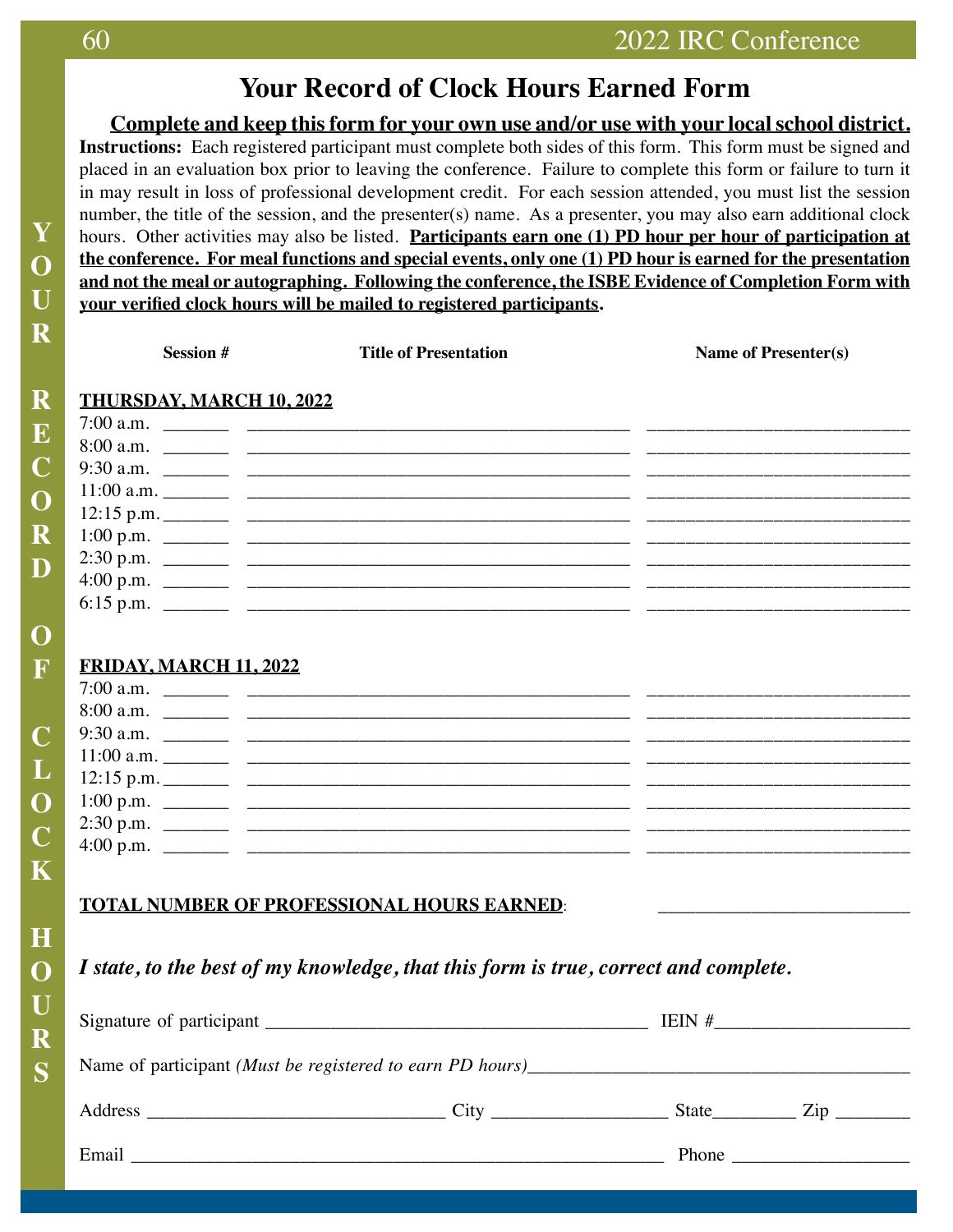### 2022 IRC Conference

### To obtain CLOCK HOURS, complete both sides of this form and place in the evaluation box.



### **Illinois State Board of Education**

**EVALUATION FOR WORKSHOP, CONFERENCE, SEMINAR, ETC.** 

100 North First Street, E-240 Springfield, Illinois 62777-0001

#### **EDUCATOR EFFECTIVENESS DEPARTMENT**

DIRECTIONS: Please complete and return this form to the presenters of the professional development activity. Providers must retain this form for a minimum of six years for ISBE auditing purposes.

TITLE OF PROFESSIONAL DEVELOPMENT ACTIVITY

#### 2022 Illinois Reading Council Conference

**March 10-11, 2022** 

LOCATION (Facility, City, State)

### BOS Center, PAL Hotel, and Wyndham Hotel, Springfield, Illinois

NAME OF PROVIDER

### **Illinois Reading Council**

- 1. Indicate the outcome(s) of this professional development. (Check all that apply)
	- □ Increased the knowledge and skills of school and district leaders who guide continuous professional development
	- $\Box$  Will lead to improved learning for students
	- □ Addressed the organization of adults into learning communities whose goals are aligned with those of their schools and districts
	- □ Deepened participants' content knowledge in one or more content (subject) areas
	- □ Provided participants with research-based instructional strategies to assist students in meeting rigorous academic standards
	- $\square$  Prepared participants to appropriately use various types of classroom assessments
	- $\Box$  Used learning strategies appropriate to the intended goals
	- $\Box$  Provided participants with the knowledge and skills to collaborate
	- $\Box$  Prepared participants to apply research to decision-making

□ Provided educators with training on inclusive practices in the classroom that examines instructional and behavioral strategies that improve academic and social-emotional outcomes for all students, with or without disabilities, in a general education setting

- $\Box$  None of the above describes the effects of this professional development
- 2. Identify those statements that directly apply to this professional development. (Check all that apply)
	- □ Activities were of a type that engaged participants over a sustained period of time allowing for analysis, discovery, and application as they relate to student learning, social or emotional achievement, or well-being.
	- $\square$  This professional development aligned to my performance as an educator.
	- $\Box$  The outcomes for the activities relate to student growth or district improvement.
	- □ The activities offered for this event aligned to State-approved standards.
		- □ Professional Development Standards
		- □ Illinois Content Area Standards
		- □ Professional Educator Standards
		- □ Illinois Professional Leader Standards

 $\Box$  This activity was higher education coursework.

 $\Box$  None of these statements apply to this professional development.

3. For each statement below, write the number (4 to 1) that best describes how you feel about your experience in this professional development.

- 4 Strongly Agree  $3 - \text{Agree}$ 2 - Somewhat Agree  $1 - Disagree$
- The outcomes of this professional development were clearly identified as the knowledge and/or skills that I should gain as a A. result of my participation.
- $B.$  . This professional development will impact my professional growth or student growth in regards to content knowledge or skills, or both.
- $C.$   $\qquad$ ... This professional development will impact my social and emotional growth or student social and emotionalgrowth.
- \_ Overall, the presenter appeared to be knowledgeable of the content provided D. <sub>—</sub>
- The materials and presentation techniques utilized were well-organized and engaging
- The professional development aligned to my district or school improvement plans.  $F.$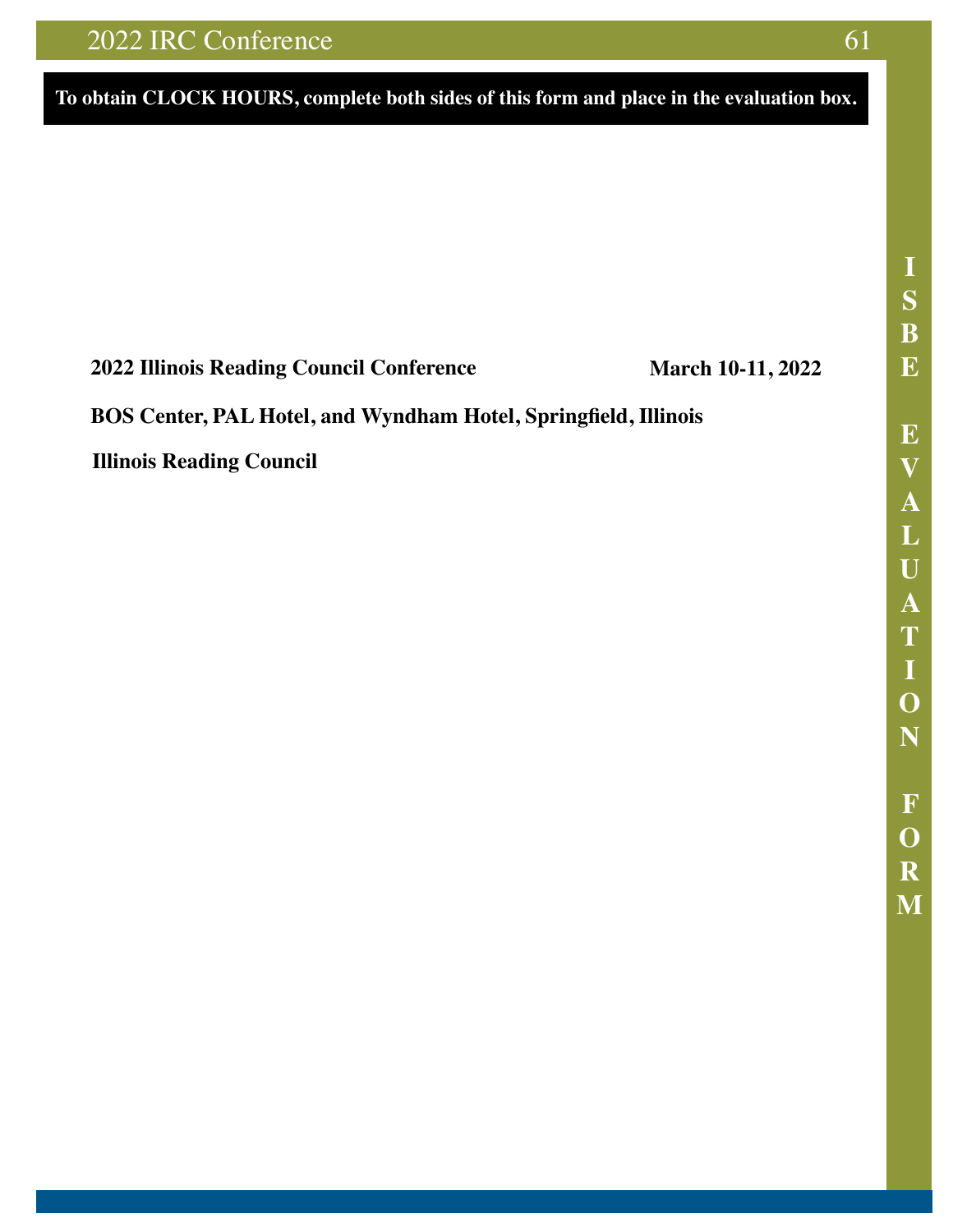### **IRC Record of Clock Hours Earned Form**

### **You must complete both sides of this form and place in an evaluation box.**

**Instructions:** Each registered participant must complete both sides of this form. This form must be signed and placed in an evaluation box prior to leaving the conference. Failure to complete this form or failure to turn it in may result in loss of professional development credit. For each session attended, you must list the session number, the title of the session, and the presenter(s) name. As a presenter, you may also earn additional clock hours. Other activities may also be listed. **Participants earn one (1) PD hour per hour of participation at the conference. For meal functions and special events, only one (1) PD hour is earned for the presentation and not the meal or autographing. Following the conference, the ISBE Evidence of Completion Form with your verified clock hours will be mailed to registered participants.** 

| <b>Session #</b>                | <b>Title of Presentation</b> | Name of Presenter(s) |
|---------------------------------|------------------------------|----------------------|
| <b>THURSDAY, MARCH 10, 2022</b> |                              |                      |
|                                 |                              |                      |
|                                 |                              |                      |
|                                 |                              |                      |
|                                 |                              |                      |
|                                 |                              |                      |
|                                 |                              |                      |
|                                 |                              |                      |
|                                 |                              |                      |
|                                 |                              |                      |
|                                 |                              |                      |
|                                 |                              |                      |
| FRIDAY, MARCH 11, 2022          |                              |                      |
|                                 |                              |                      |
|                                 |                              |                      |
|                                 |                              |                      |
|                                 |                              |                      |
|                                 |                              |                      |
|                                 |                              |                      |
|                                 |                              |                      |
|                                 |                              |                      |

### **TOTAL NUMBER OF PROFESSIONAL HOURS EARNED:**

### *I state, to the best of my knowledge, that this form is true, correct and complete.*

|  |  |                                                        | $\mathsf{Zip}$ |  |
|--|--|--------------------------------------------------------|----------------|--|
|  |  | Phone $\frac{1}{\sqrt{1-\frac{1}{2}}\cdot\frac{1}{2}}$ |                |  |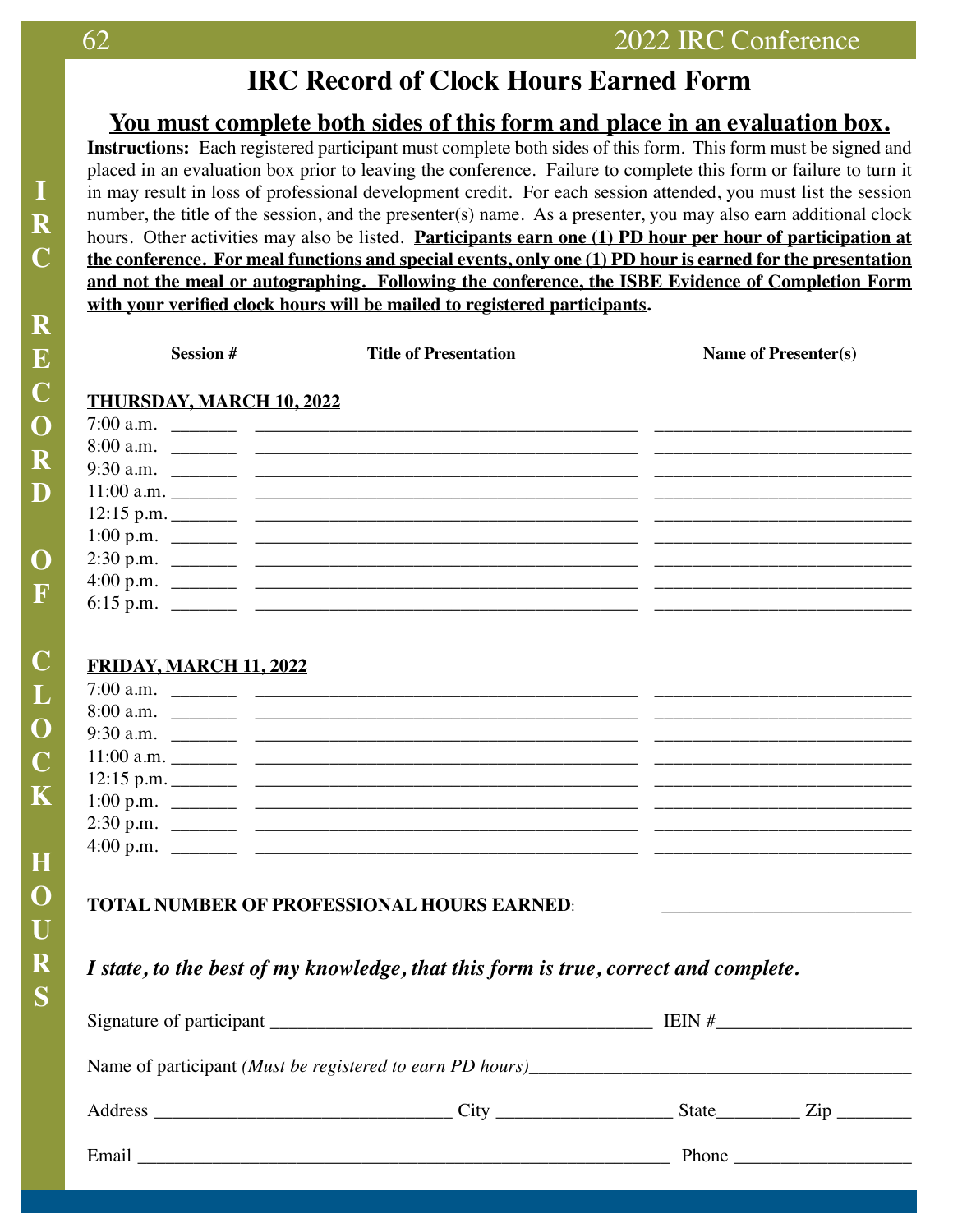## **HELP US PLAN FOR 2023**

**Please use this form to evaluate this year's conference. Your reactions and suggestions are valued and will help us plan subsequent conferences with your preferences in mind.** 

**Drop this in one of the evaluation boxes located at the Registration Desk (Thursday and Friday) OR complete the online form on the Conference App OR return to: Illinois Reading Council, 203 Landmark Drive, Suite B, Normal, IL 61761-1836**

|    |                                                               | <b>Strongly</b><br><u>Agree</u>  | <b>Agree</b>   | Somewhat<br><u>Agree</u>     | <b>Disagree</b> |     |
|----|---------------------------------------------------------------|----------------------------------|----------------|------------------------------|-----------------|-----|
| 1. | Overall, I was satisfied with the 2022 Conference.            | $\overline{4}$                   | 3              | $\overline{2}$               | 1               |     |
| 2. | Conference offered a wide variety of speakers/activities.     | 4                                | 3              | $\overline{2}$               | 1               |     |
| 3. | Author/illustrator presentations were enjoyable.              | $\overline{4}$                   | 3              | $\overline{2}$               | 1               |     |
| 4. | Featured educational speakers were valuable & relevant.       | 4                                | 3              | $\overline{2}$               | 1               |     |
| 5. | Teachers sharing their classroom practices were valuable.     | $\overline{4}$                   | 3              | $\overline{2}$               | 1               |     |
| 6. | <b>Research-based</b> presentations were valuable & relevant. | $\overline{4}$                   | 3              | $\overline{2}$               | 1               |     |
| 7. | Who would you like to see present at a future IRC Conference? |                                  |                |                              |                 |     |
|    | Name:<br>Topic/Area                                           |                                  |                | Contact info (if available): |                 |     |
|    |                                                               |                                  |                |                              |                 |     |
| 8. | I attended the Conference on (circle all that apply):         |                                  | Wed.           | Thurs.                       | Fri.            |     |
| 9. | I especially enjoyed this special event/program:              |                                  |                |                              |                 |     |
|    | <b>Strongly</b><br><u>Agree</u>                               | <u>Agree</u>                     | <u>Agree</u>   | <b>Somewhat</b>              | <b>Disagree</b> |     |
|    | A. Wednesday evening Welcome Reception                        | 3<br>$\overline{4}$              | $\overline{2}$ | $\mathbf{1}$                 |                 | N/A |
|    | B. Thursday afternoon Illinois Reads Event                    | 3<br>4                           | $\overline{2}$ | $\mathbf{1}$                 |                 | N/A |
|    | C. Thursday evening Hear the Authors Read                     | $\mathfrak{Z}$<br>$\overline{4}$ | $\overline{2}$ | $\mathbf{1}$                 |                 | N/A |
|    | D. Other                                                      |                                  |                |                              |                 |     |